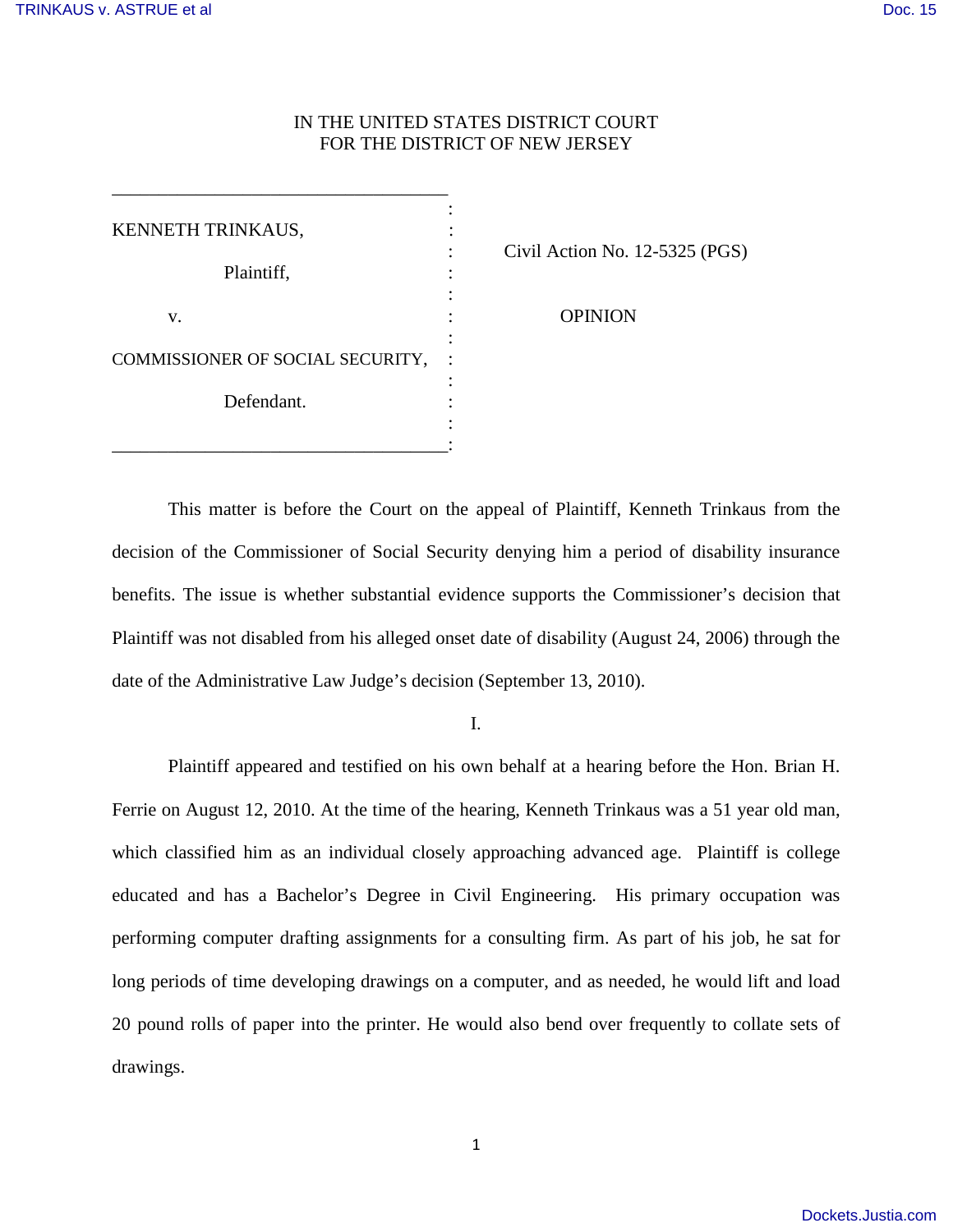Since the eighties, Plaintiff has suffered from severe degenerative disease of the back, congenital lumbar stenosis, depression, anxiety and a personality disorder. In addition, he has been diagnosed with syringomylia (syrinx) at T5 through T8 of the thoracic spine.

On May 31, 2006, Plaintiff was involved in a car accident in which his car was rear ended. Some of his prior back injuries were exacerbated as a result of that accident.

In July 2006, Plaintiff was terminated from his job. Plaintiff initially received unemployment benefits before applying for disability benefits in 2008, and he continued to receive unemployment benefits through March 2010. During this two year period, Plaintiff testified that he had a variety of other health issues that prevented him from working, including arthroscopic right shoulder surgery, shooting pains in his legs, frequent urination (approximately 30 times a day), a burning sensation on the bottom of his feet, a burning sensation in his forehead, constant pressure in his head, intermittent dizziness and headaches.

On February 7, 2009, Plaintiff completed an Adult Function Report in conjunction with his application for Social Security Disability Benefits. In that report, Plaintiff noted that his daily activities include (a) reading paperwork, news and emails, (b) driving short distances to the doctor or to the grocery store, (c) walking around the neighborhood, (d) exercising and stretching, (e) watching television, (f) sleeping, and (g) shopping at the grocery store or pharmacy. He pays bills and handles a checking and savings account. He does not socialize in hot weather because the weather causes unpredictable sudden bowel and urinary movements. He walks up to half a mile before having pain in his back and feet. His attention span is about a half hour. He can follow verbal instructions, but headaches and poor concentration require rechecking instructions. Plaintiff reports being able to handle stress and to function in a cooperative manner with authority figures. Due to pain in his back he dresses slowly. Leaning over the sink or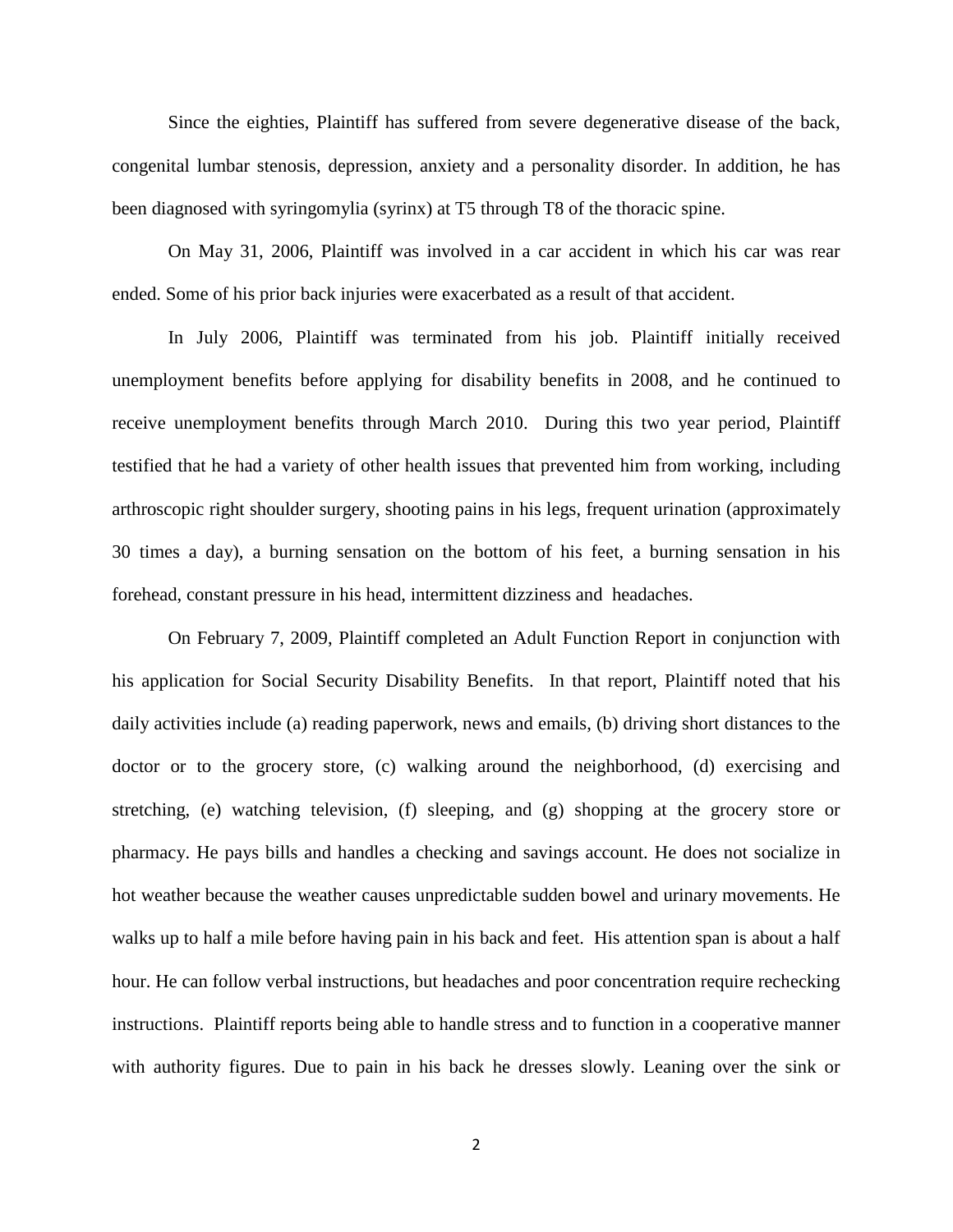bending over to tie his shoes causes back pain. Plaintiff reports that he prepares three meals per day, does light yard work 4 times a year, washes one load of laundry per week, and vacuums, sweeps and mops occasionally. (R. 294).

## Medical Treatment and Reports

Plaintiff's administrative record contains treatment notes and reports from various treating and non-treating physicians and professionals. A summary is presented below in chronological order, and any test results are shown in single-spaced format.

Plaintiff first presented to Shore Urology, for evaluation of urinary frequency on June 3, 1986. At that time, Jules M. Geltzeiler, M.D. conducted urodynamic studies where simultaneous recording of urethral sphincter electromyography and detrusor contraction was monitored. Dr. Gultzeiler noted that sensation to cold was not perceived. (R 546).

In 1987, Plaintiff was examined by Dr. Bunch, a rheumatologist at the Mayo Clinic in order to determine if Plaintiff suffered from Reiter's Syndrome which is now referred to as reactive arthritis). Dr. Bunch opined that Plaintiff's symptoms "seemed to be related to anxiety," and concluded that the amount of Plaintiff's symptomology was out of proportion with what was found on the physical examination.

November 29, 2006. An abdominal ultrasound was no normal with no evidence of cholelithiasis, biliary ductal dilatation or cholecystitis; but two cysts in right kidney were found. (R. 420)

December 11, 2006. A surgical pathology report revealed no evidence of chronic or active colitis of the bowel tissue; grade 2 esophagitis in the gastroesophageal junction; small hiatal hernia; and diaphragmatic hernia without obstruction or gangrene. (R. 412)

October 2007. An MRI of the brain was unremarkable. (R. 478)

On February 12, 2008, Plaintiff was treated by Monte Pellmar, MD of the Headache and Neurological Care Center of New Jersey. On examination, Plaintiff complained of having a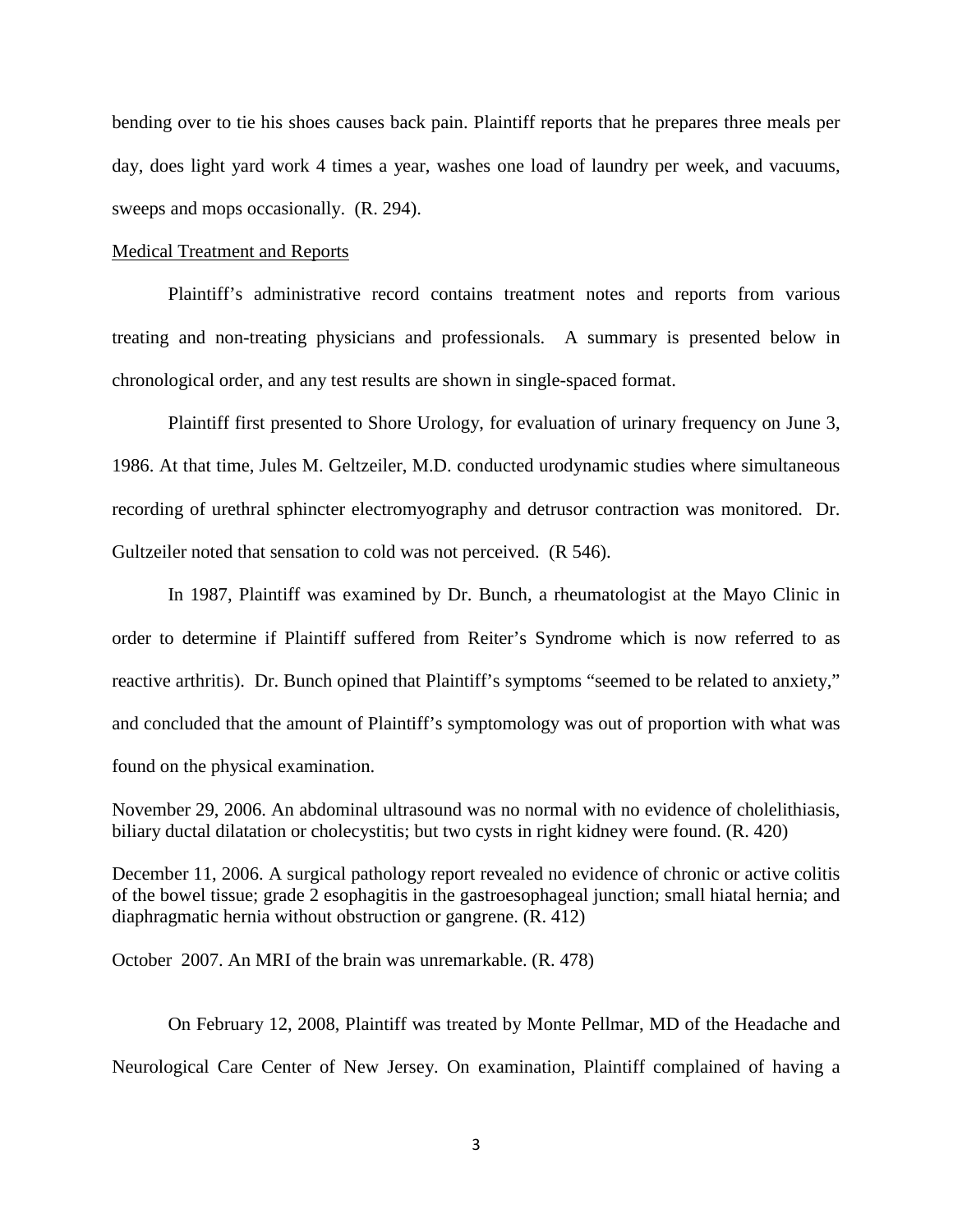sunburn feeling on his forehead. Dr. Pellmar's impression was dysesthesias of the forehead, but he could not provide a neurological explanation. He was seen again on September 4, 2008, at which time the neurological examination was unremarkable. Dr. Pellmar recommended a neurosurgical evaluation with regard to a possible syrinx. (R. 517).

Between February 20, 2008 and March 5, 2008, Plaintiff presented to Marcia Rachlin, a licensed clinical social worker ("LCSW") for psychiatric treatment three times. Ms. Rachlin noted that Plaintiff's credibility was questionable because he failed to follow up for ongoing treatment. Her report indicated that the Plaintiff had a depressed mood, somewhat flat effect, impaired judgment and that he complained of problems with concentration. (R 435). Ms. Rachlin noted that Plaintiff's social interaction was limited, noting social isolation, that Plaintiff was highly critical of others, and that he had problems getting along with others. Plaintiff's prognosis was noted as guarded. There were no limitations in his understanding, memory, concentration and persistence, but he had limited social interaction. He was unable to adapt to changes in a work setting. Ms. Rachlin noted Plaintiff never engaged in ongoing treatment. (R. 434-438).

On April 22, 2008, Plaintiff presented to a podiatrist, James P. Sullivan, DPM, with complaints of burning in both plantar feet, which had reportedly been getting worse over the past few years. Dr. Sullivan noted an existing diagnosis of ankylosing spondylitis. On examination, Dr. Sullivan assessed the Plaintiff with paresthesia bilaterally in the lower extremities; possibly secondary to radiculopathy related to ankylosing spondylitis. There does not appear to have been any treatment. (R. 556).

On May 13, 2008, Plaintiff was seen by Haralambos Demetriades, MD with complaints of low back pain exacerbated by twisting, and pain in his calves and feet. On examination, Plaintiff's motor strength was 5/5, deep tendon reflexes were symmetric and normal, and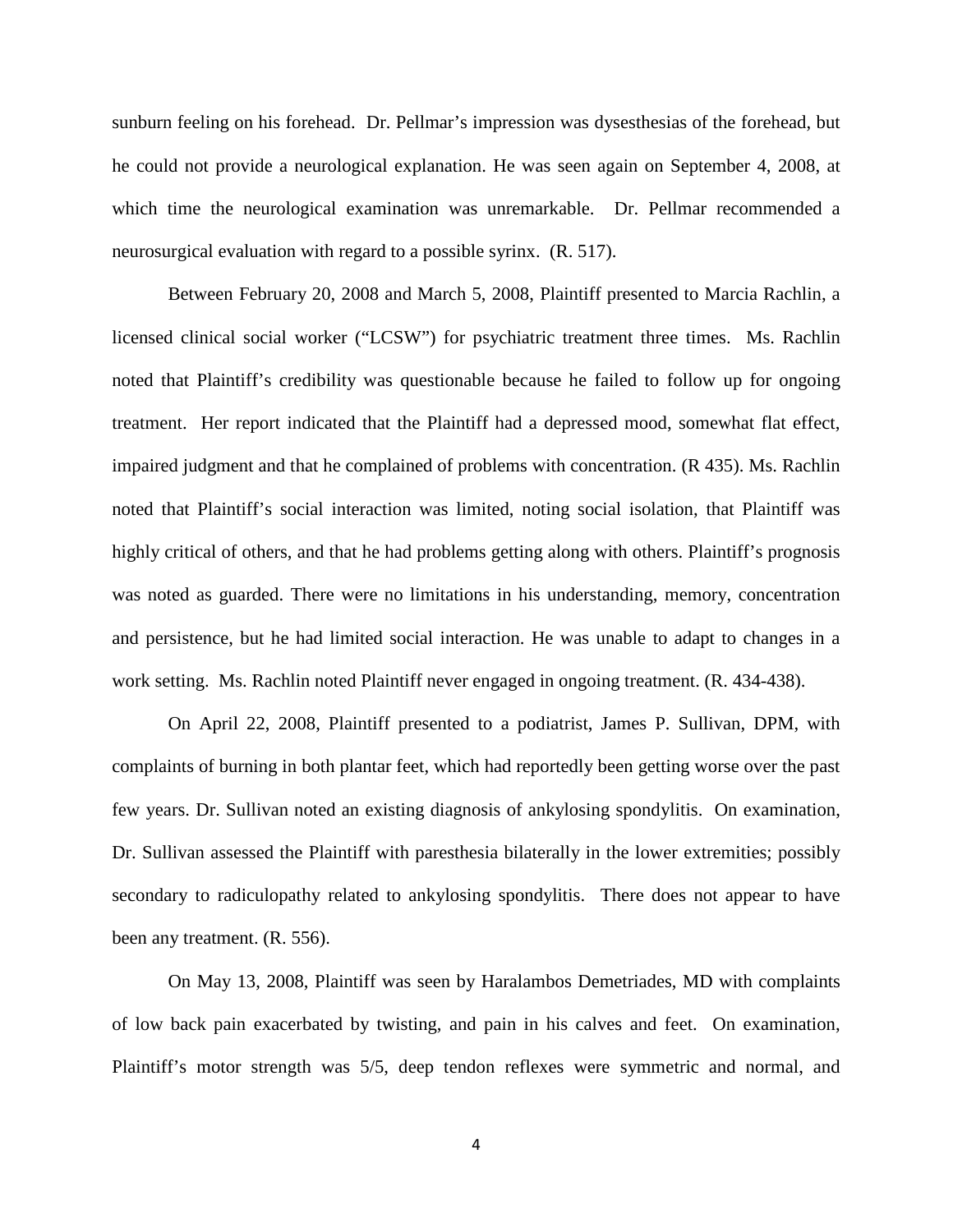sensation was intact. Dr. Demetriades' impression was displaced lumbar intervertebral disc without myelopathy, lumbar strain, and degenerative disc disease of the spine. He prescribed home exercise and physical therapy. He also recommended an epidural injection. (R. 451).

May 16, 2008 MRI of the lumbar spine. The impression was mild degenerative changes through the lumbar spine superimposed on a congenitally narrowed canal, as well as shallow disc herniation at the L5-S1 level with no clear evidence of nerve root impingement. (R. 455, R. 484).

On May 22, 2008, Plaintiff presented to rheumatologist Deborah Alpert, MD, PhD, at Meridian Health with similar complaints. Dr. Alpert noted Plaintiff was diagnosed with seronegative spondyloarthropathy in 1988. On examination, Dr. Alpert observed thoracolumbar spine tenderness to palpitation. Plaintiff's back pain was exacerbated with flexion and extension. The doctor further noted bilateral glenohumeral joint tenderness to palpation and mild subacromial tenderness to palpation. Dr. Alpert suspected that most of Plaintiff's low back pain is caused by congenital lumbar spinal stenosis, in addition to superimposed mild degenerative disc disease. Dr. Alpert initiated a trial of Celebrex (or Aleve as an alternative) and a plan of pain management including a steroid injection for the lumbar stenosis and Plaintiff's superimposed mild degenerative changes. (R. 443-446). It is unknown whether such treatment was undertaken.

June 24, 2008 ACT scan of the abdomen and pelvis showed no evidence of a mass, obstruction or abnormal calcifications in the abdomen, pelvis, kidneys, ureters or urinary bladder. A small renal cyst was noted in both kidneys.

August 8, 2008 MRI/CT scan of the cervical spine showed mild hypertrophy at the C4-5 level resulting in mild bilateral neural foraminal stenosis, and a moderate sized disc osteophyte complex at the C6-C7 level resulting in moderate bilateral neural foraminal stenosis (R. 477).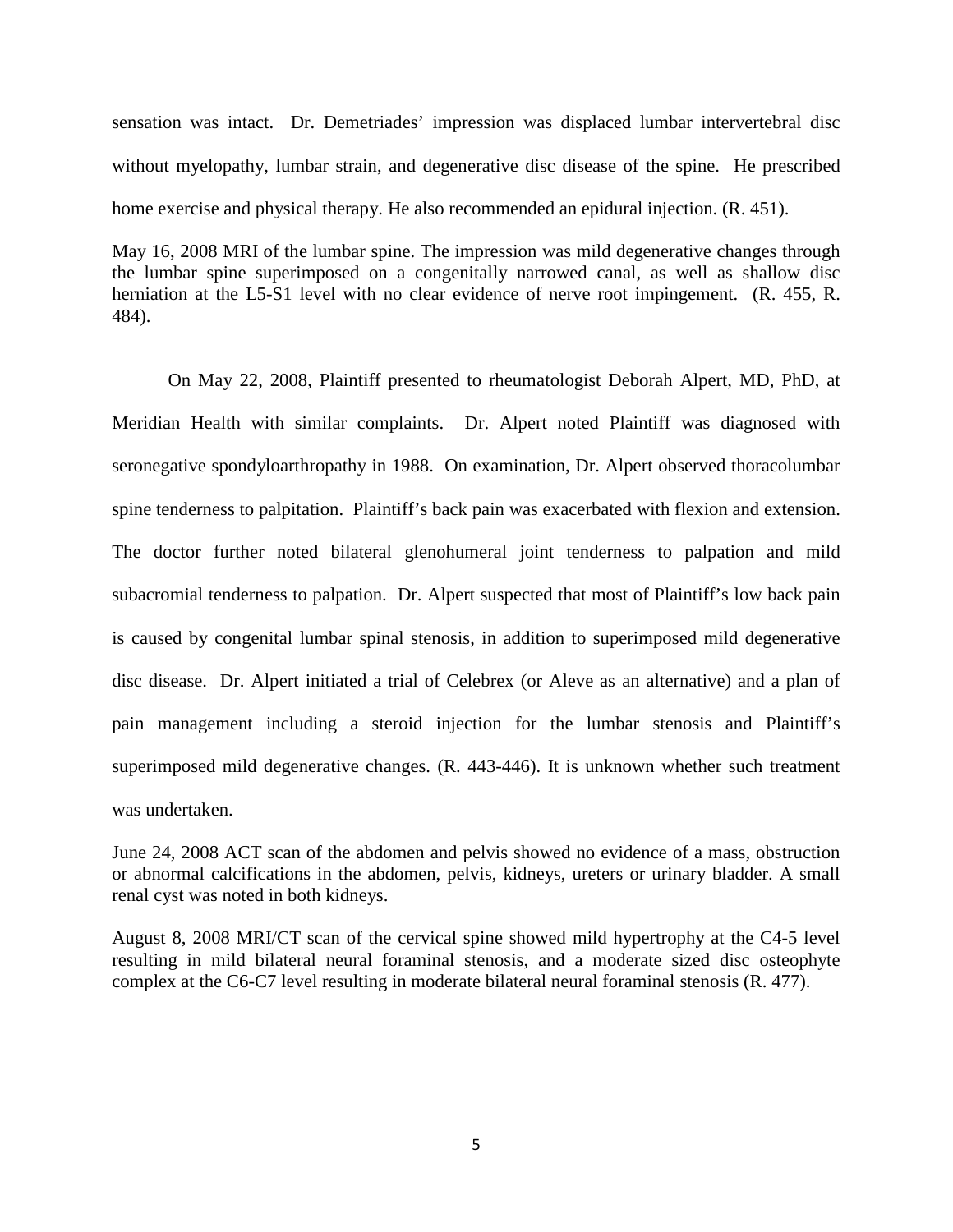In September 2008, Plaintiff was treated by Dr. Bruce Rosenblum, a neurologist. Dr. Rosenblum noted Plaintiff's syrinx at T5 through T8 and opined that it may be post-traumatic in nature. Dr. Rosenblum ordered an MRI of the thoracic spine for completeness.

September 11, 2008 MRI/CT scan thoracic spine with contrast showed small disc protrusions at the T6-7, T7-8, T9-10, and T10-11 without evidence of cord flattening and from T5 to T8 a nonexpansile syrinx. (R. 282, 285).

On October 10, 2008, Plaintiff underwent a consultative psychological examination by Jack Baharlias, Ed.D. (R. 497). According to Dr. Baharlias, at the initial interview, there was no indication that Plaintiff was psychotic or had a thought disorder. His thinking was logical. He had good eye contact and was well oriented, but was obsessed about his illnesses. Despite same, his emotional range was adequate, and his behavior was appropriate. He was neither intense, nor vegetative. He acknowledged some sleeping problems, and was upset that his injuries prevented him from country western dancing. Dr. Baharlias diagnosed Plaintiff with depressive disorder associated with a general medical condition, pain disorder associated with physical and psychological factors, anxiety disorder, and a personality disorder with some schizoid characteristics. (R 499).

On November 10, 2008, a Psychiatric Review Technique (review of the record by nontreating physician) by Ina Weitzman was conducted. Dr. Weitzman's impression was non-severe affective disorder and non-severe personality disorder. According to Dr. Weitzman, the record did not show any psychiatric treatment, other than the consultative examination, and three visits with a mental health professional (Ms. Rachlin). Dr. Weitzman found that Plaintiff had a medically determinable mental impairment that did not rise to the level necessary to satisfy the diagnostic criteria for affective disorder (listing 12.04); but rather was deemed to be depression secondary to pain disorder. Similarly, it was found that Plaintiff's personality disorder with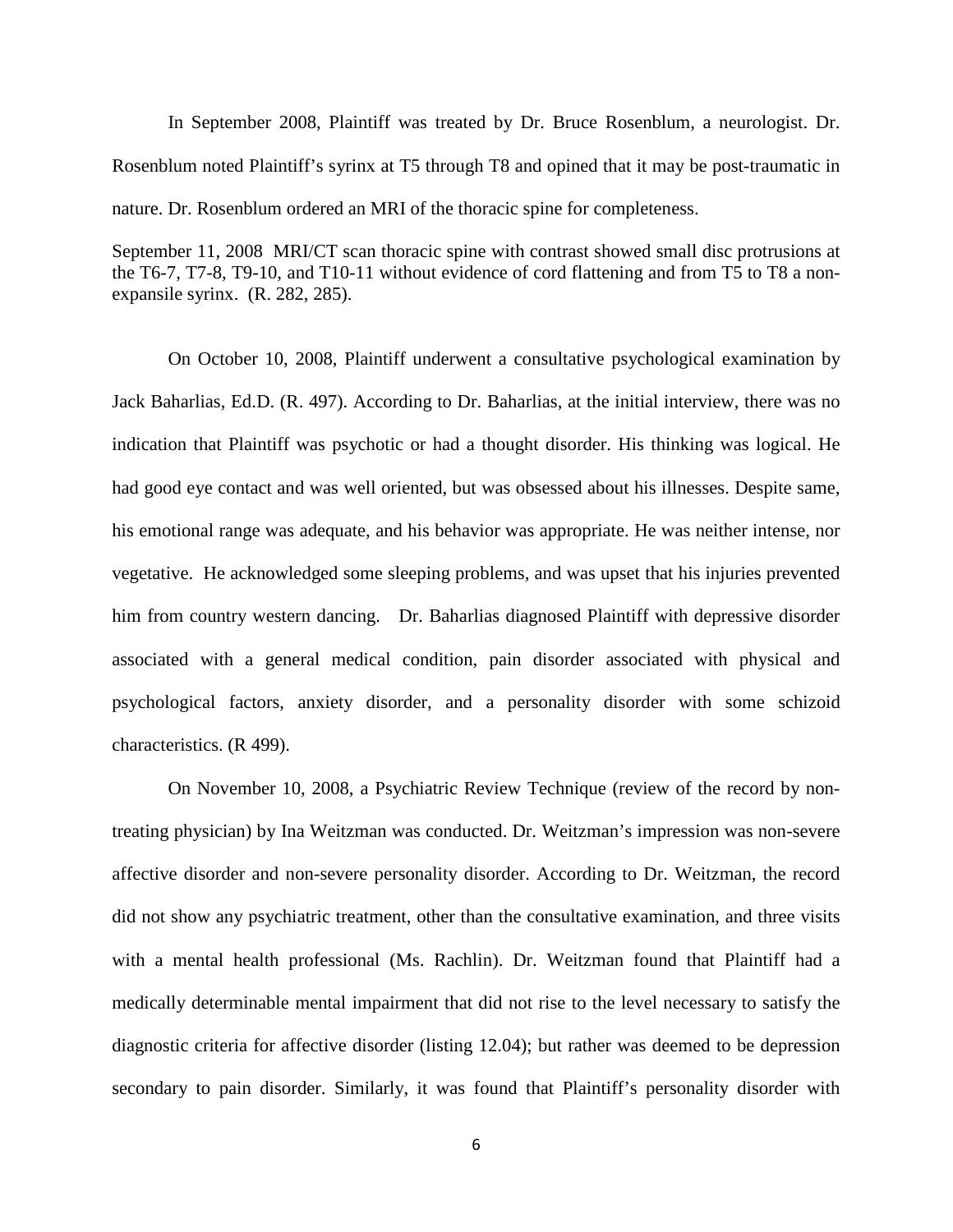schizoid characteristics did not satisfy the diagnostic criteria of a personality disorder (listing 12.08). (R. 507) The psychiatric review found that Plaintiff's restrictions of activities of daily living were not limited; his difficulties in maintaining social function and maintaining concentration, persistence and pace were mild; and that he had not experienced any episodes of decompensation. (R. 510).

On January 29, 2009, Plaintiff was treated by Tariq S. Siddiqi, MD, a neurologist, on one occasion. Mr. Trinkaus restated his medical issues and emphasized that his back pain and urinary frequency started in 1986. Dr. Siddiqi reviewed the MRIs of the thoracic spine and lumbar spine that had shown a non-expensile T5 to T8 syrinx and degenerative disc disease with sub-articular disc protrusion at the L5-S1 level that does not affect the descending left S1 nerve root; and showed cervical spondylosis at the C4-C5 and C6-C7 levels. After Dr. Siddiqi examined Plaintiff, he found (a) the cranial nerve examination was within normal limits; (b) there was no limitation of movement in the cervical spine; (c) only mild tenderness in the thoracic region; (d) straight leg raising maneuvers were negative; (e) reflexes were symmetrical; and (f) the sensory examination was unremarkable. Dr. Siddiqi's impressions were cervical spondylosis at the C4-C5 and C6-C7 level, and a non-expansile syrinx from T5 through T8 with small disc protrusions at the thoracic area. Dr. Siddiqi stated that Mr. Trinkaus' symptomatology was out of proportion to the findings.

On February 9, 2009, Plaintiff saw Michael G. Nosko, M.D., PhD, for a surgical consult. Dr. Nosko noted Plaintiff's history of back pain with radiation down to the sole of the feet, stiffness in the neck, burning sensation on the forehead and constant, frequent urination of small amounts. He also noted that the Plaintiff was "very anxious." Dr. Nosko reviewed the MRI's of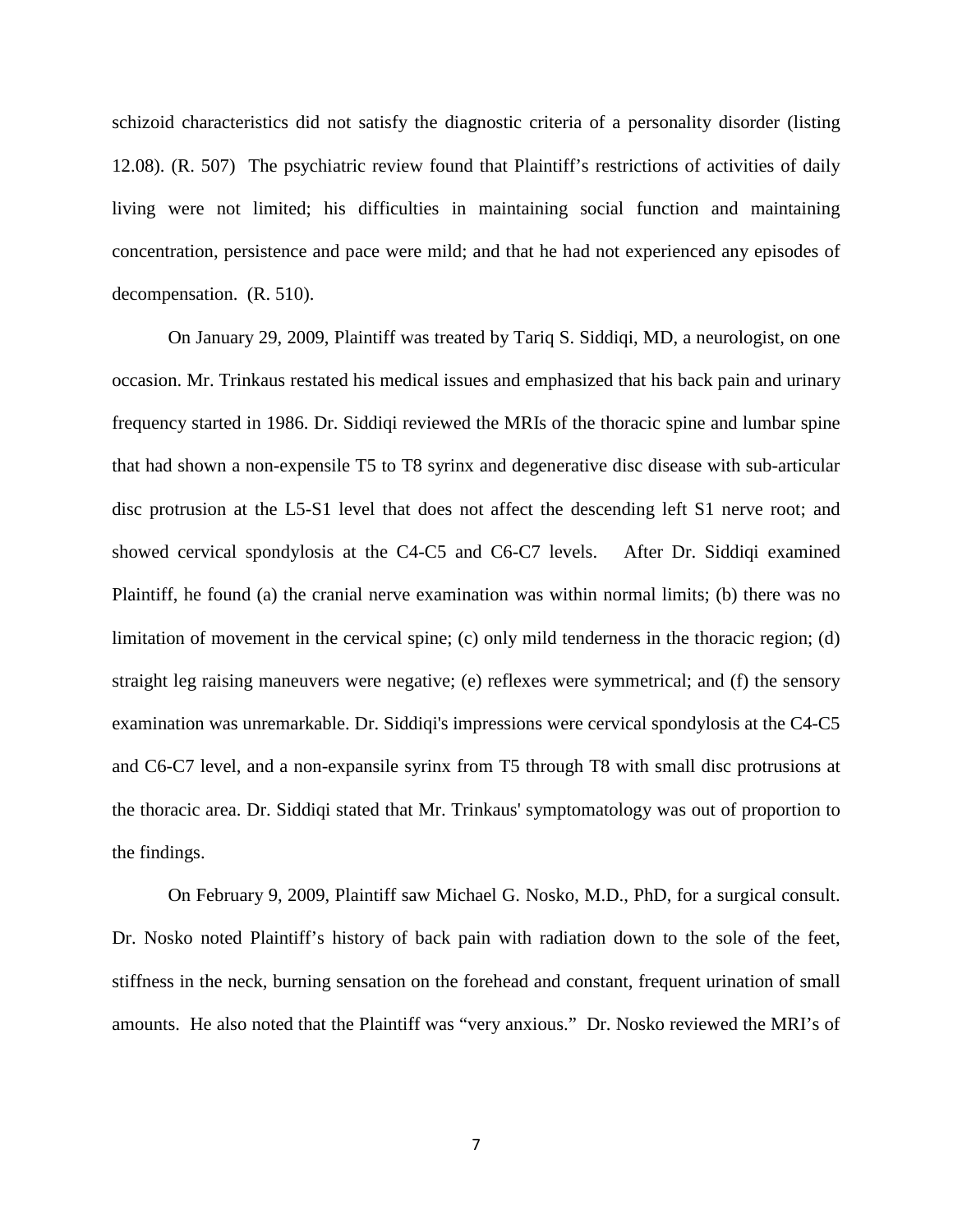Plaintiff's thoracic and lumbar spine. He noted that there was nothing surgical that could be done, and referred Plaintiff for a urologic evaluation. (R. 542).

On February 18, 2009, Plaintiff presented to the New Jersey Urologic Institute, and was seen by Ilan Waldman, MD. A urodynamic study was conducted and revealed decreased bladder compliance. (R 560).

On July 17, 2009, Plaintiff presented to Don M. Long, MD, PhD at Johns Hopkins in Baltimore. Dr. Long reviewed the diagnostic studies and concurred with prior radiology reports finding degenerative disc disease of the lumbar spine, syrinx T5-T8 without associated chord signal changes; hemangioma and forminal stenosis. Dr. Long also noted a decrease in the range of motion of Plaintiff's neck and observed the lumbar musculature to be tight bilaterally. Dr. Long assessed a probable upper cervical facet injury leading to headaches, and he opined that Plaintiff's headaches could be from a cervical spine change at C6-C7. He recommended root blocks and facet blocks at C2-C4, but noted that these would only address Plaintiff's upper extremity symptoms. (R. 563)

Dr. Long also assessed a syrinx at T5-T8, commenting that it was small, and that it could not be treated directly. Dr. Long suggested that the syrinx may be the cause of local pain and urinary frequency; and that a study be repeated in one to two years to assess any growth of the syrinx. Dr. Long further commented that this would be a diagnosis of exclusion unless cystometrogram studies demonstrate a clear-cut neurogenic bladder. Finally, Dr. Long found that the lumbar studies showed significant disc disease and recommended facet blocks at various areas of Plaintiff's lumbar spine.

On July 28, 2009, Plaintiff was seen by Peter Staats, MD of Premier Pain Centers. Dr. Staats recommended nerve root blocks at C2-C3 segment, C2 and C3 nerve root blocks

8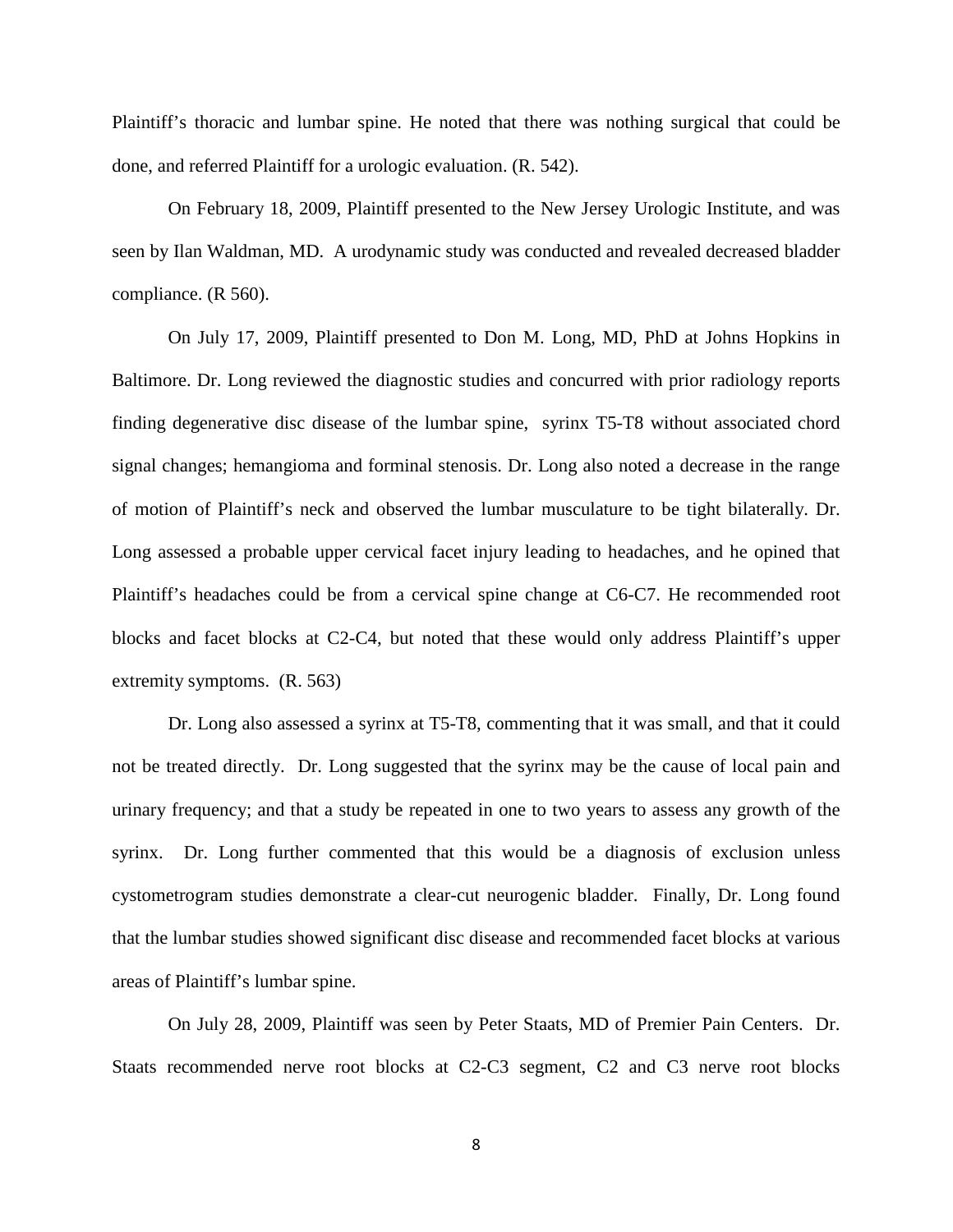bilaterally, facet block at upper cervical spine, as recommended by Dr. Long. Dr. Staats also noted that the syrinx may cause urinary dysfunction and discussed medication options with Plaintiff. (R. 568-569).

At a follow up visit to Dr. Long on December 1, 2009, Dr. Long noted that the root blocks at C2-C4 didn't work, and in fact, made Plaintiff's neck dramatically stiff and the burning worse. He recommended another block at C6-C7 and advised against surgery at that time. He noted that the cause of the syringomyelia (syrinx) was unknown. Dr. Long noted that no action should be undertaken on the syrinx, but recommended a repeat MRI every two to three years to watch for changes. (R. 565).

June 8, 2010 MRI of the lumbar spine without contrast. The alignment was normal. There is a small right paracentral disc protrusion present at the L1-L2 level, resulting in moderate right neural foraminal narrowing and mild right paracentral spinal narrowing. Slight broad based disc bulge is seen at the L3-L4 level with mild bilateral neural foraminal stenosis and mild central spinal stenosis along with hypertrophy of the ligament flavum. There is mild broad based disc bulge present at L4-5 level along with hypertrophy of the ligamentum flavum and facet joints, resulting in mild central spinal stenosis and mild bilateral neural foraminal stenosis. Slight broad based disc bulge is seen at L5-S1 without neural foraminal stenosis or spinal stenosis. A 3.8 cm cyst was seen in the midpole of the right kidney with additional smaller T2-hyperintense lesion measuring 8 mm on image #2. These likely represent simple cysts; however, these are incompletely characterized given lack of IV contrast. There is a suggestion of additional cyst in the left kidney, somewhat difficult to evaluate. (R. 576).

June 10, 2010 MRI of cervical spine without contrast (with comparison made to the MRI of August 8, 2008. The impressions were of stable disc osteophyte complex at C6-7 level, resulting in mild central spinal stenosis and moderate bilateral neural foraminal stenosis. Stable mild bilateral neural foraminal narrowing at C4-5 level secondary to uncovertebral joint enlargement. (R. 575)

June 16, 2010 MRI of thoracic spine with and without contrast (with comparison made to MRI of August 6, 2008). The findings were that the syrinx extending on the spinal cord extending from T5 to T8 had not significant changed in size or appearance from the prior MRI. At T10-11 there is left foraminal disc herniation, which results in left neural foraminal narrowing with probable impingement of the left T10 nerve root. These findings have worsened since the prior MRI. Small central disc herniation's are seen at T5-6 and T6-7 which were stable. A small central to left paracentral disc herniation is seen at T8-0, which is slightly more prominent when compared with prior study without evidence of significant central canal or neural foraminal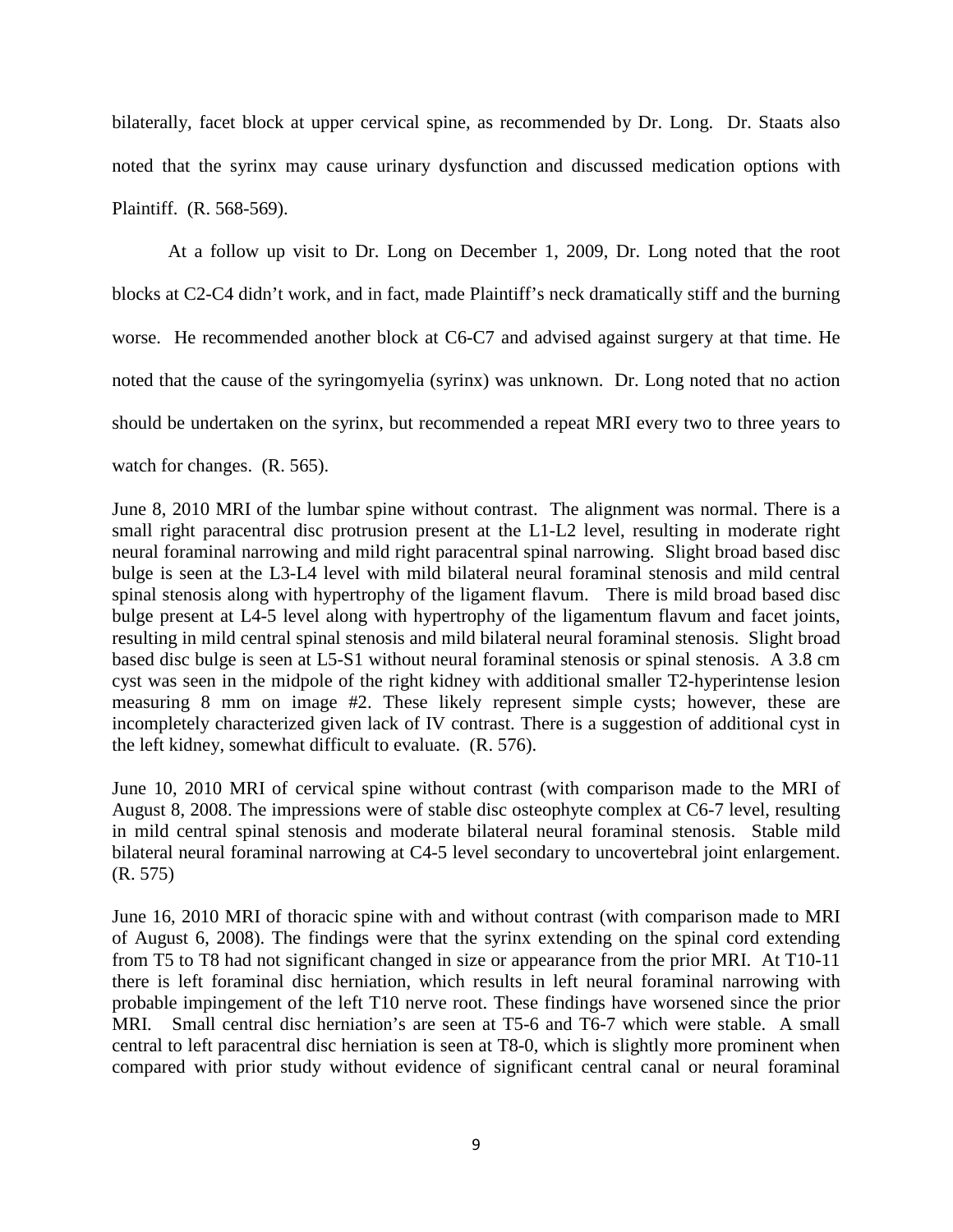narrowing. Hemangioma was seen in the T7 vertebral body. Multilevel degenerative changes are seen with Schmorl's nodes. (R. 574).

 On June 21, 2010, Plaintiff was treated by Jonathan Lustgarten, MD of Neurological Associates of New Jersey. Dr. Lustgarten recommended a full evaluation at a major tertiary facility where spinal angiography would be available on a multi-disciplinary basis. (R. 570-571).

## Residual Functional Capacity Assessment

The Physical Residual Functional Capacity Assessment dated October 10, 2008 found that Plaintiff's limitations were as follows: occasionally lift and/or carry 20 pounds; frequently lift and/or carry 10 pounds; stand and/or walk (with normal breaks for a total of about 6 hours per 8 hour work day; sit (with normal breaks) for a total of 6 hours per 8 hour work day; and unlimited pushing and/or pulling (including operation of hand and/or foot controls). Postural limitations were that Plaintiff could occasionally climb, balance, stoop, kneel, crouch and crawl, but never balance. There were no manipulative, visual, communicative or environmental limitations found. (R. 489-493).

## II.

 A claimant is considered disabled under the Social Security Act (the "Act") if he is "unable to engage in any substantial gainful activity by reason of any medically determinable physical or mental impairment which . . . has lasted or can be expected to last for a continuous period of not less than twelve months."  $42 \text{ U.S.C. }$  \$  $423(d)(1)(A)$ . A plaintiff will not be considered disabled unless he cannot perform his previous work and is unable, in light of his age, education, and work experience, to engage in any other form of substantial gainful activity existing in the national economy. 42 U.S.C. § 423(d)(2)(A); *see Sykes v. Apfel*, 228 F.3d. 259, 262 (3d Cir. 2000); *Burnett v. Comm'r of Soc. Sec. Admin.*, 220 F.3d 112, 118 (3d Cir. 2000);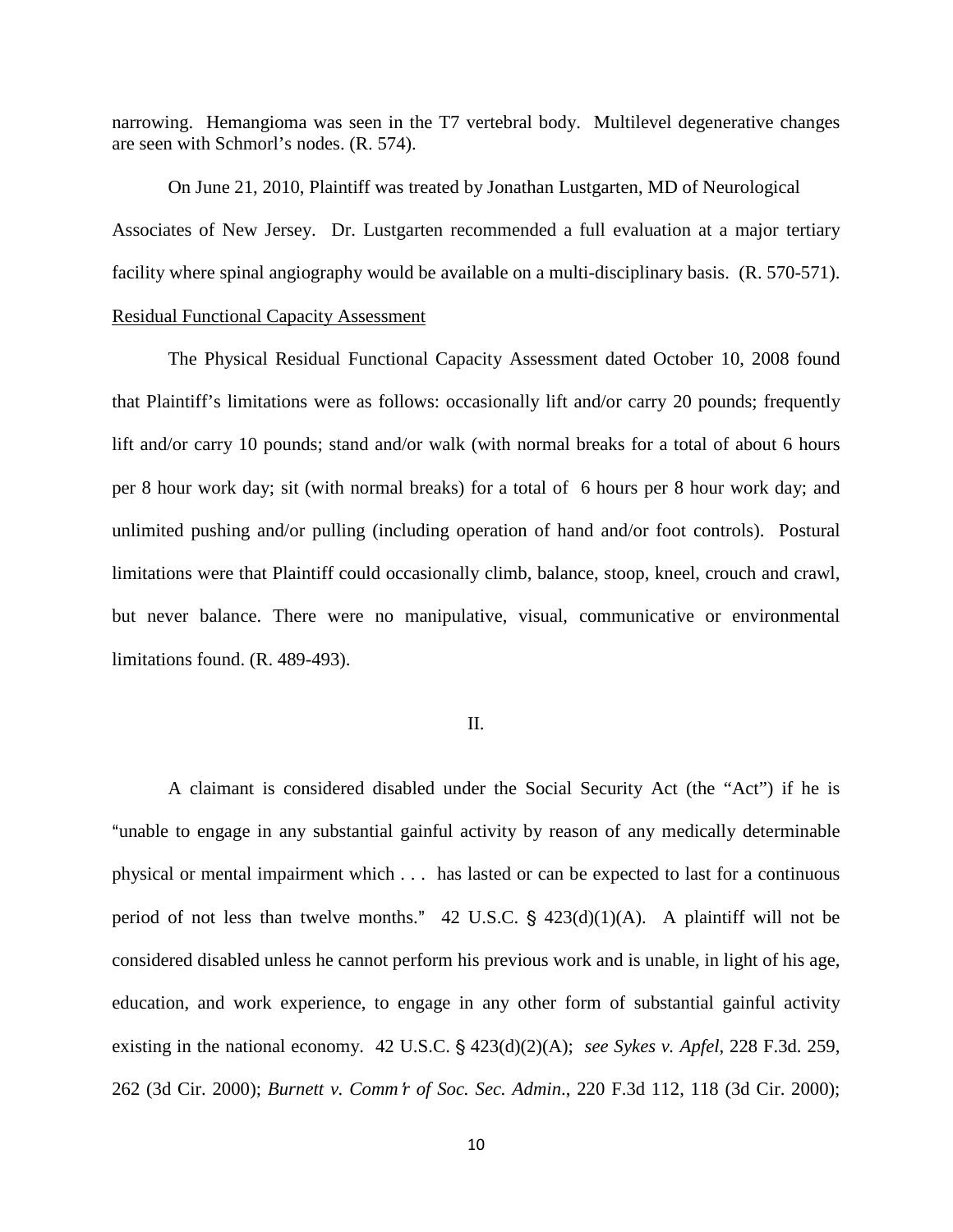*Plummer v. Apfel*, 186 F.3d 422, 427 (3d Cir. 1999). The Act requires an individualized determination of each plaintiff's disability based on evidence adduced at a hearing. *Sykes*, 228 F.3d at 262 (citing *Heckler v. Campbell*, 461 U.S. 458, 467 (1983)); *see* 42 U.S.C. ' 405(b). The Act also grants authority to the Social Security Administration to enact regulations implementing these provisions*. See Heckler*, 461 U.S. at 466; *Sykes*, 228 F. 3d at 262. The Social Security Administration has developed a five-step sequential process for evaluating the legitimacy of a plaintiff's disability. 20 C.F.R.  $\frac{6}{5}$  404.1520. First, the plaintiff must establish that he is not currently engaging in substantial gainful activity. 20 C.F.R.  $\S$  404.1520(a). If the plaintiff is engaged in substantial gainful activity, the claim for disability benefits will be denied*. See Plummer*, 186 F.3d at 428 (*citing Bowen v. Yuckert*, 482 U.S. 137, 140 (1987)). In step two, he must establish that he suffers from a severe impairment. 20 C.F.R.  $\S$  404.1520(c). If plaintiff fails to demonstrate a severe impairment, disability must be denied.

If the plaintiff suffers a severe impairment, step three requires the ALJ to determine, based on the medical evidence, whether the impairment matches or is equivalent to a listed impairment found in "Listing of Impairments" located in 20 C.F.R.  $\S$  404, Subpart P, Appendix 1. *Id.*; *Burnett*, 220 F.3d at 118-20. If it does, the plaintiff is automatically disabled. 20 C.F.R. '404.1520(d). But, the plaintiff will not be found disabled simply because he is unable to perform his previous work. In determining whether the plaintiff's impairments meet or equal any of the listed impairments, an ALJ must identify relevant listed impairments, discuss the evidence, and explain his reasoning. *Burnett*, 220 F.3d at 119-20. If the plaintiff does not suffer from a listed severe impairment or an equivalent, the ALJ proceeds to steps four and five. *Plummer*, 186 F.3d at 428. In step four, the ALJ must consider whether the plaintiff "retains the residual functional capacity to perform [his or] her past relevant work." *Id.*; *see also Sykes*, 228 F.3d at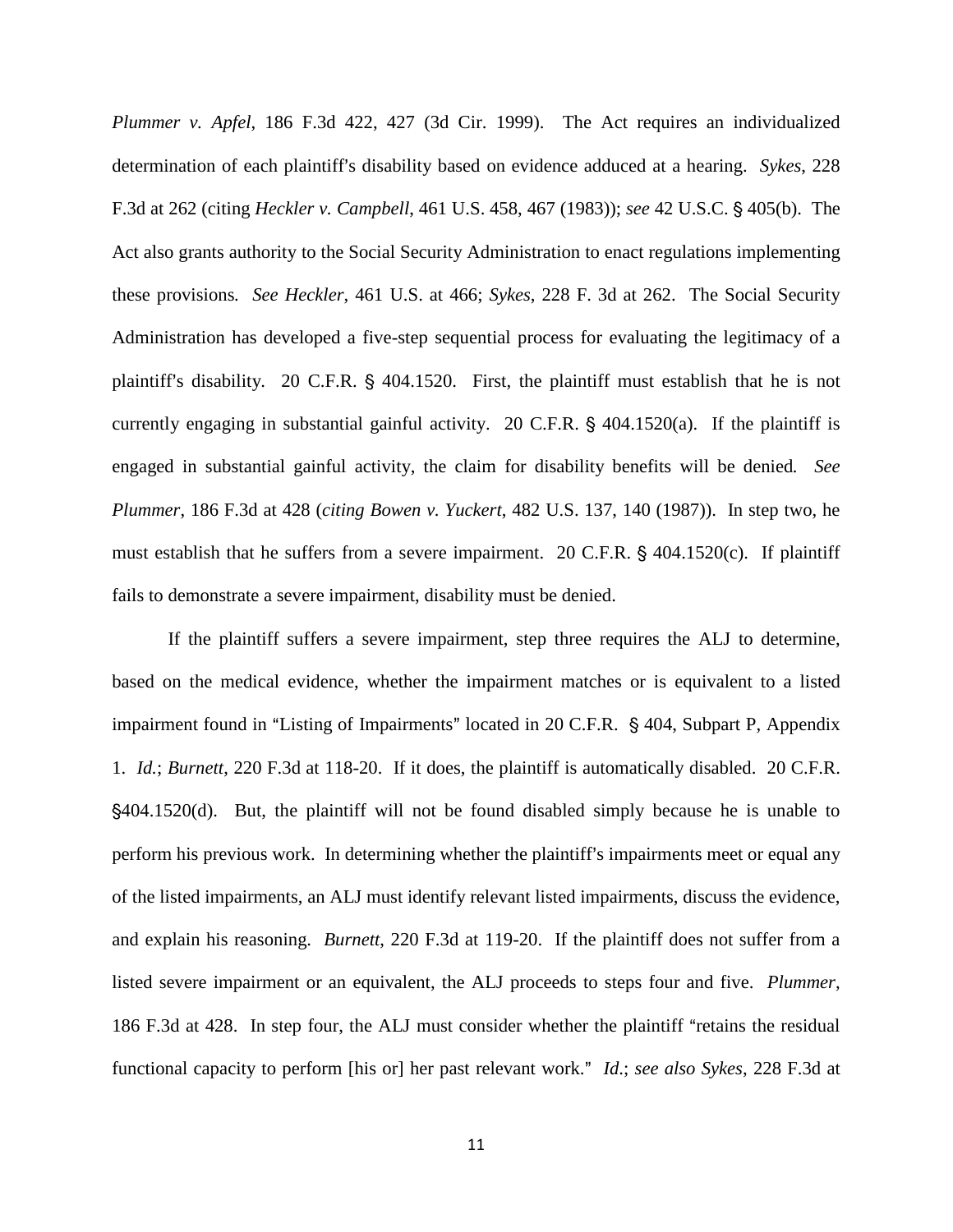263; 20 C.F.R.  $\hat{\S}$  404.1520(d). This step requires the ALJ to do three things: 1) assert specific findings of fact with regard to the plaintiff's residual functional capacity  $(RFC)$ ; 2) make findings with regard to the physical and mental demands of the plaintiff's past relevant work; and  $3$ ) compare the RFC to the past relevant work, and based on that comparison, determine whether the claimant is capable of performing the past relevant work. *Burnett*, 220 F.3d at 120. If the plaintiff cannot perform the past work, the analysis proceeds to step five. In this final step, the burden of production shifts to the Commissioner to determine whether there is any other work in the national economy that the plaintiff can perform. *See* 20 C.F.R.  $\S$  404.1520(g). If the Commissioner cannot satisfy this burden, the claimant shall receive social security benefits. *See Yuckert*, 482 U.S. at 146 n.5; *Burnett*, 220 F.3d at 118-19; *Plummer*, 186 F.3d at 429; *Doak v. Heckler,* 790 F.2d 26, 28 (3d Cir. 1986). In demonstrating there is existing employment in the national economy that the Plaintiff can perform, the ALJ can utilize the medical-vocational guidelines (the "grids") from Appendix 2 of the regulations, which consider age, physical ability, education, and work experience.  $20$  C.F.R. § 404, subpt. P, app. 2. However, when determining the availability of jobs for Plaintiffs with exertional and non-exertional impairments, "the government cannot satisfy its burden under the Act by reference to the grids alone," because the grids only identify "unskilled jobs in the national economy for claimants with exertional impairments who fit the criteria of the rule at the various functional levels." *Sykes*, 228 F.3d at 269-70. Instead, the Commissioner must utilize testimony of a "vocational expert or other similar evidence, such as a learned treatise," to establish whether the Plaintiff's non-exertional limitations diminish his residual functional capacity and ability to perform any job in the nation. *Id.* at 270-71, 273-74; *see also Burnett*, 220 F.3d at 126 ("A step five analysis can be quite fact specific, involving more than simply applying the Grids, including... testimony of a vocational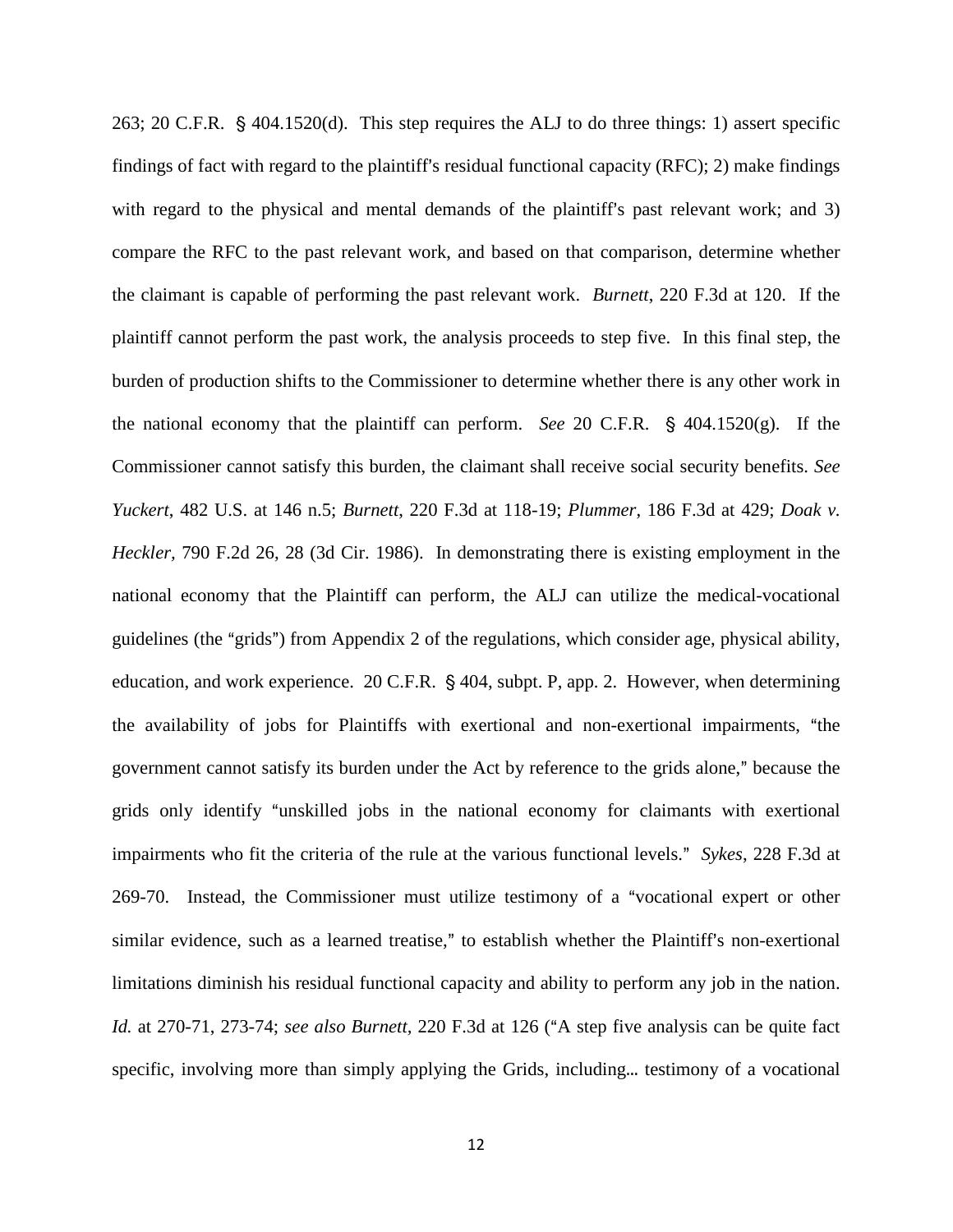expert.") If this evidence establishes that there is work that the Plaintiff can perform, then he is not disabled. 20 C.F.R.  $\S$  404.1520(g). Review of the Commissioner's final decision is limited to determining whether the findings and decision are supported by substantial evidence in the record. 42 U.S.C. § 405(g). *See Morales v. Apfel*, 225 F.3d 310, 316 (3d Cir. 2000); *Hartranft v. Apfel*, 181 F.3d 358, 360 (3d Cir. 1999). *Doak*, 790 F.2d 26 at 28. Substantial evidence has been defined as "such relevant evidence as a reasonable mind might accept as adequate to support a conclusion.@ *Hartranft,* 181 F.3d at 360 (*quoting Pierce v. Underwood*, 487 U.S. 552, 565 (1988) (citation omitted)); *see also Richardson v. Perales*, 402 U.S. 389, 401 (1971). Substantial evidence is less than a preponderance of the evidence, but more than a mere scintilla. *Richardson*, 402 U.S. at 401; *Morales*, 225 F.3d at 316; *Plummer*, 186 F.3d at 422. Likewise, the ALJ's decision is not supported by substantial evidence where there is "competent evidence" to support the alternative and the ALJ does not "explicitly explain all the evidence" or <sup>4</sup> "adequately explain his reasons for rejecting or discrediting competent evidence." *Sykes*, 228 F.3d at 266 n.9. The reviewing court must view the evidence in its totality. *Daring v. Heckler*, 727 F.2d 64, 70 (3d Cir. 1984).

A single piece of evidence will not satisfy the substantiality test if the [Commissioner] ignores, or fails to resolve, a conflict created by countervailing evidence. Nor is evidence substantial if it is overwhelmed by other evidence  $-$  particularly certain types of evidence (e.g., that offered by treating physicians) - - or if it really constitutes not evidence but mere conclusion.*Morales*, 225 F.3d at 316 (*citing Kent v. Schweiker*, 710 F.2d 110, 114 (3d Cir.1983)); *see also Benton v. Bowen*, 820 F.2d 85, 88 (3d Cir. 1987). Nevertheless, the district court's review is deferential to the ALJ's factual determinations. *Williams v. Sullivan*, 970 F.2d 1178, 1182 (3d Cir. 1992) (en banc) (stating district court is not "empowered to weigh the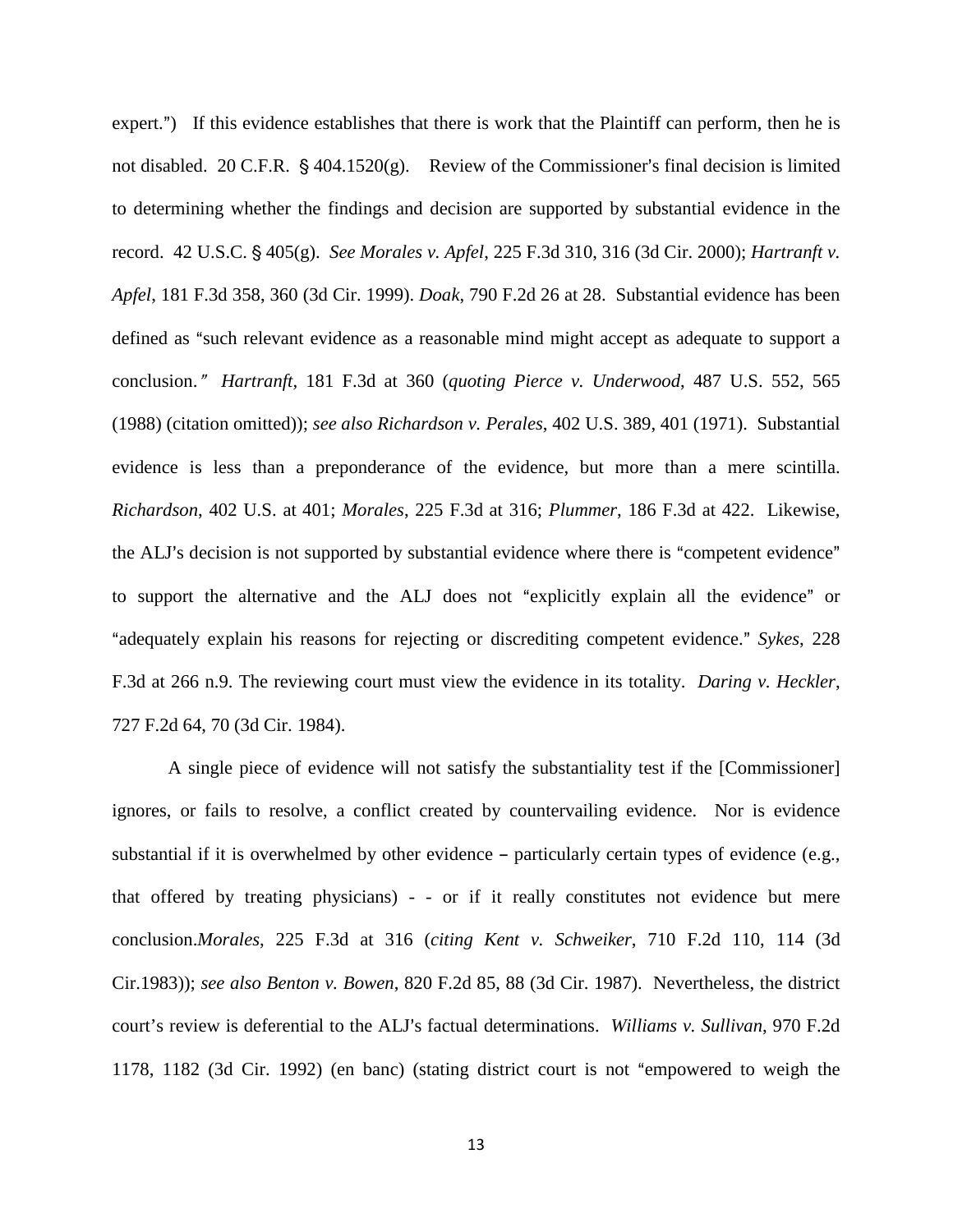evidence or substitute its conclusions for those of the factfinder"). A reviewing court will not set a Commissioner's decision aside even if it "would have decided the factual inquiry differently." *Hartranft*, 181 F.3d at 360. But despite the deference due the Commissioner, "appellate courts" retain a responsibility to scrutinize the entire record and to reverse or remand if the [Commissioner]'s decision is not supported by substantial evidence." *Morales*, 225 F.3d at 316 (quoting *Smith v. Califano*, 637 F.2d 968, 970 (3d Cir. 1981)).

Title II of the Social Security Act, 42 U.S.C. § 401, *et seq.* requires that the claimant provide objective medical evidence to substantiate and prove his or her claim of disability. *See*  20 CFR § 404.1529. Therefore, claimant must prove that his or her impairment is medically determinable and cannot be deemed disabled merely by subjective complaints such as pain. A claimant's symptoms "such as pain, fatigue, shortness of breath, weakness, or nervousness, will not be found to affect . . . . [one's] ability to do basic work activities unless 'medical signs' or laboratory findings show that a medically determinable impairment(s) is present."  $20$  C.F.R. '404.1529(b); *Hartranft*, 181 F.3d at 362. In *Hartranft*, claimant=s argument that the ALJ failed to consider his subjective findings was rejected where the ALJ made findings that claimant's claims of pain and other subjective symptoms were not consistent with the objective medical records found in the record or the claimant's own hearing testimony.

#### III.

On September 13, 2010, the ALJ found that Plaintiff had severe degenerative disease of the back and congential lumbar stenosis, and that Plaintiff suffers from depression, anxiety and a personality disorder. Despite same, the ALJ found that these impairments did not impose any limitations on Plaintiff's ability to perform basic work related activities, and that Plaintiff was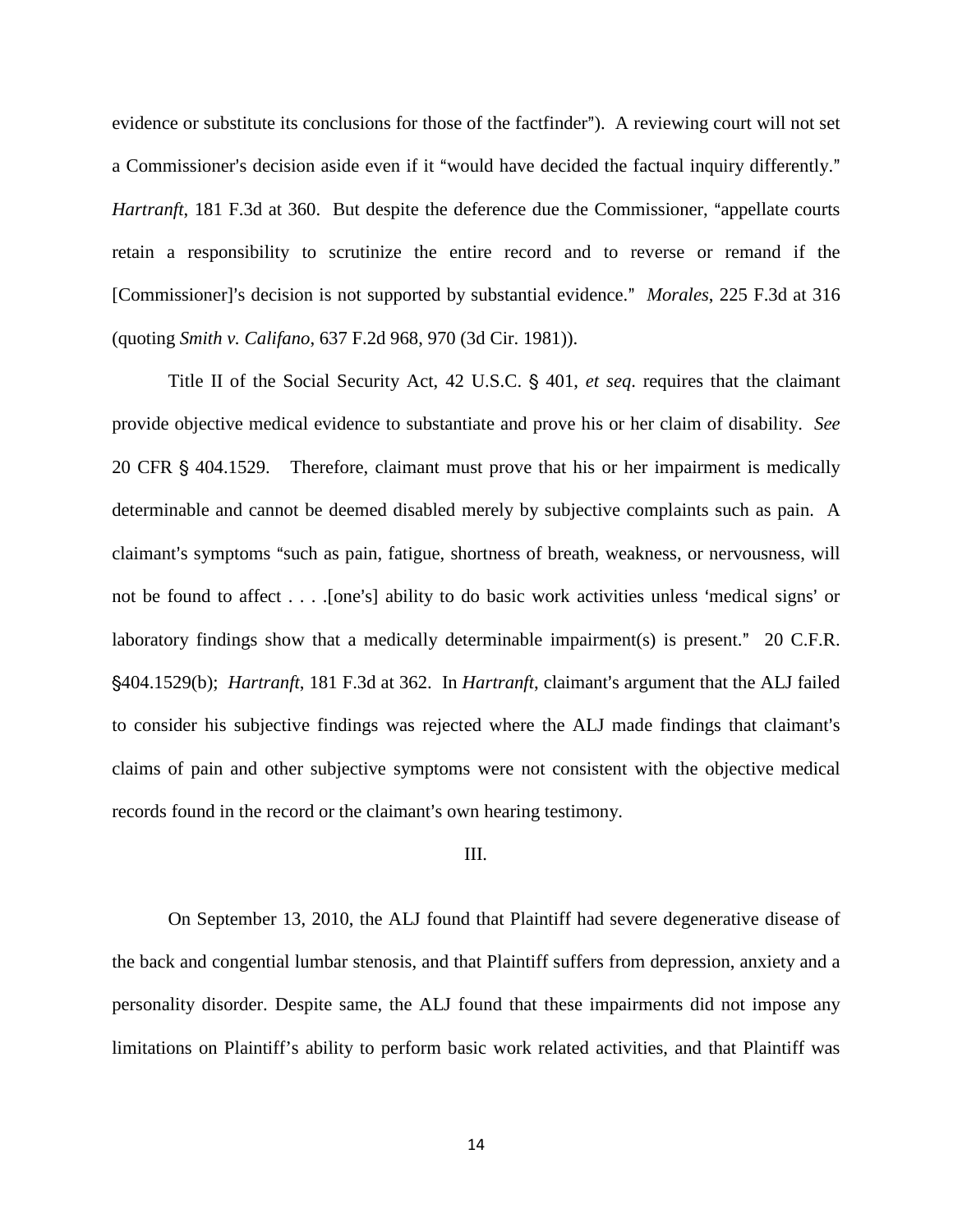capable of performing his past relevant work in computer drafting. (20 C.F.R. § 404.1536, 20 C.F.R. § 404.1565).

Plaintiff argues that the ALJ "selectively discussed the medical evidence with respect to Plaintiff's mental impairments, Plaintiff's back and neck impairments, including his syrinx, cervical spondylosis, seronegative spondyloarthropathy, and urinary frequency" without looking at the overall condition of Plaintiff. With regard to mental impairments, in order to be found severe, the claimant's impairment(s) must "significantly limit [his] ability to perform basic workrelated activities." Social Security Ruling (SSR) 85-28. The Commissioner's regulations and rulings define the basic work-related mental activities to include: understanding, carrying out, and remembering simple instructions; using judgment; responding appropriately to supervision, coworkers, and usual work situations; and dealing with changes in a routine work setting. See 20 C.F.R. § 404.1521(b). Plaintiff's own statements to Dr. Baharlias at the October 16, 2008 consultative examination found otherwise. Plaintiff stated that he spent his days using a computer, reading the newspaper, looking for work, emailing his friends, and researching his medical problems (R. 498). Therefore, the ALJ found that these self-reported abilities demonstrate that Plaintiff had no limitations in performing basic mental work activities. See 20 C.F.R. § 404.1521(b); SSR 85-28.

<span id="page-14-0"></span> Plaintiff also argues that the ALJ erred by relying on the findings of Marcia Rachlin,  $LCSW<sup>1</sup>$  $LCSW<sup>1</sup>$  $LCSW<sup>1</sup>$  that Plaintiff should return to work, but failed to consider Plaintiff's symptoms including a depressed mood, impaired judgment and problems with concentration. Plaintiff furthered that Ms. Rachlin's impressions and findings should be considered in conjunction with the findings of Dr. Baharlias. Dr. Baharlias found that Plaintiff was not psychotic and did not have a thought

 $\overline{a}$ 1

Ms. Rachin is a licensed clinical social worker and is not an expert in psychology.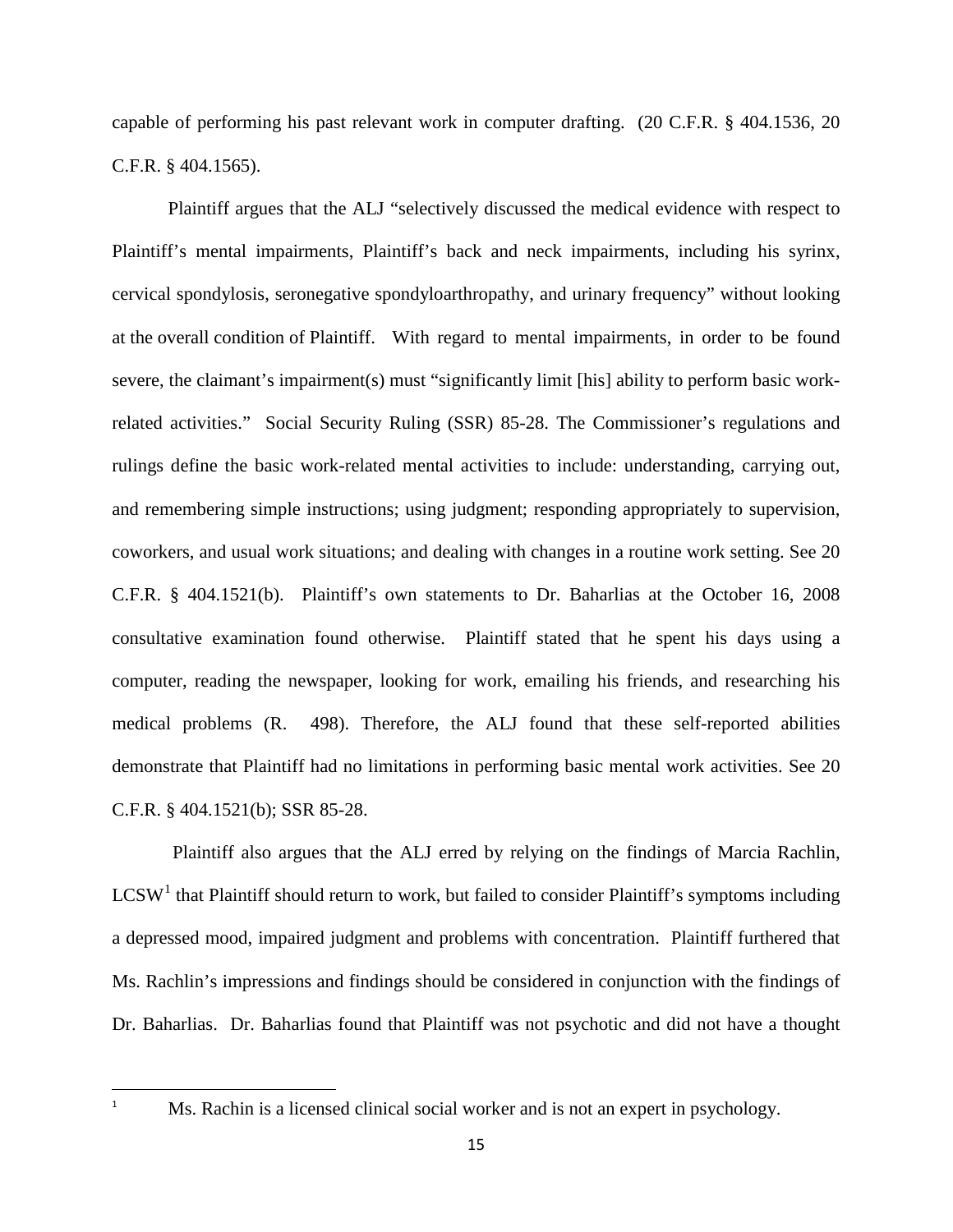disorder. He further found that Plaintiff's thinking was logical, that he had good eye contact and was well orientated, but he was verbally driven about his illnesses. Dr. Baharlias found that Plaintiff's emotional range was adequate, his behavior appropriate, and he was not delusional. No other phobias were noted, and his insight and judgment were satisfactory. Dr. Baharlias provided an Axis I diagnosis of depressive disorder associated with a general medical condition, pain disorder associated with physical and psychological factors, anxiety disorder not otherwise specified and personality disorder not otherwise specified with some schizoid characteristics. (R 499). Plaintiff treated with Ms. Rachlin on only three occasions, and although Plaintiff's prognosis was noted as "guarded," she noted that Plaintiff never engaged in treatment, and he did not follow through on any suggestions or return for treatment. (R. 438). Therefore, even if the reports of Ms. Rachlin and Dr. Baharlias are considered together, there is no evidence that the ALJ "ignored or implicitly rejected" any mental impairment of Plaintiff. Rather, the Plaintiff simply never undertook any treatment for his alleged mental disorder.

Plaintiff also argues that Dr. Bunch of the Mayo Clinic recommended psychiatric therapy in 1987, but that the ALJ did not consider Dr. Bunch's recommendation. Plaintiff is correct that the ALJ did not mention Dr. Bunch's review; however, Dr. Bunch is a rheumatologist who examined Plaintiff to determine if Mr. Trinkaus suffered from Reiter's Syndrome (reactive arthritis). It was Dr. Bunch's opinion that Plaintiff's symptoms "seemed to be related to anxiety." As such, in 1987, Dr. Bunch concluded:

> If he cannot handle things in the future he should consider a psychiatrist rather than a rheumatologist. Although I cannot tell him whether he ever had Reiter's I certainly don't think he has it now and even if he did, the amount of symptomology he has is out of proportion with what we find on a physical examination.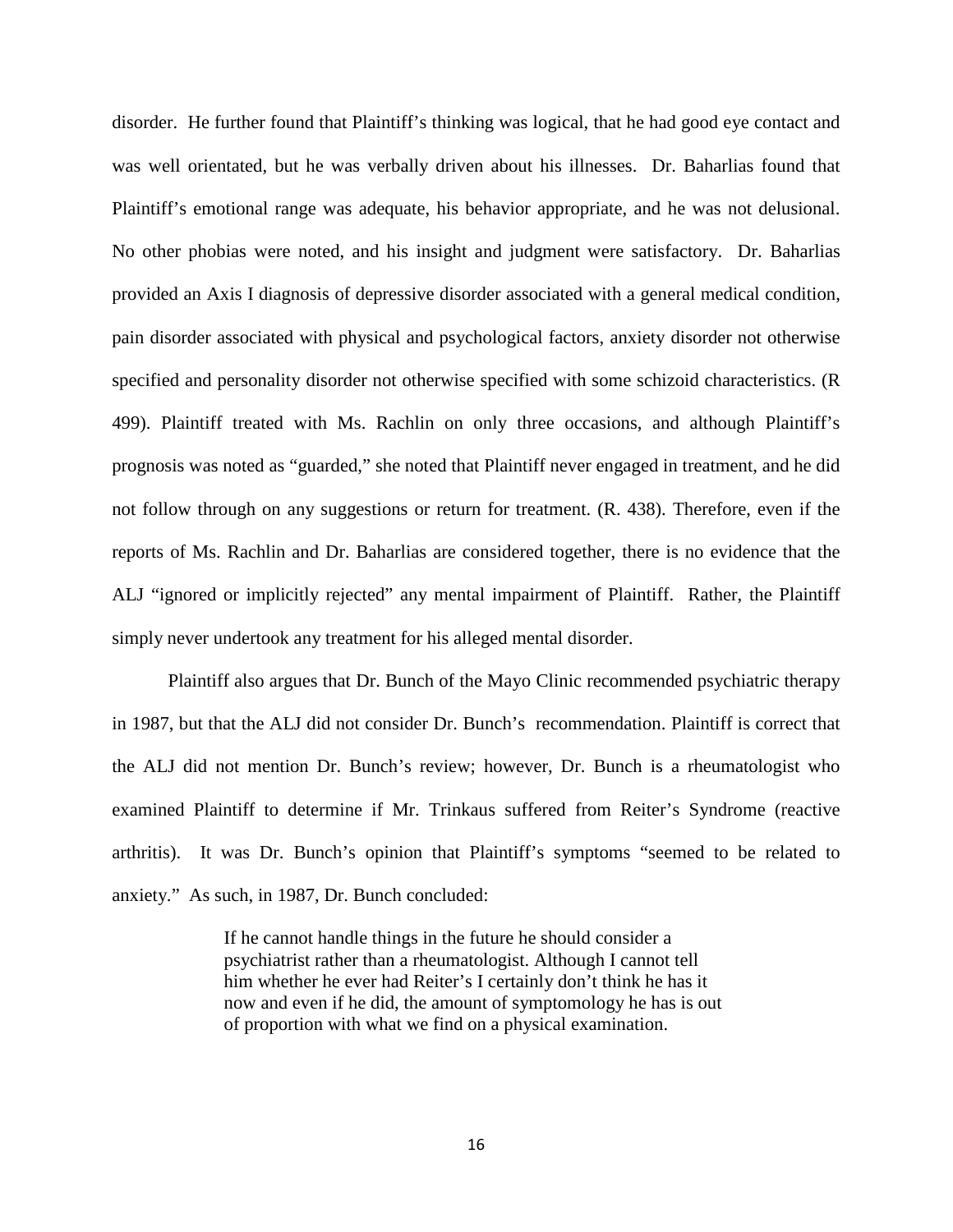One cannot conclude from Dr. Bunch's comment that he had diagnosed any mental disorder, and it would be speculative and remote to combine a comment from twenty years ago with Plaintiff's current issues.

The ALJ's conclusion that Plaintiff's mental impairments were non-severe under the regulations is also supported by the November 10, 2008 Psychiatric Review Technique by Dr. Weitzman wherein Plaintiff was found to have a medically determinable mental impairment, but that it did not precisely satisfy the diagnostic criteria for affective disorder (20 C.F.R. § 404, Subpart P, Appendix 1, listing 12.04); but rather was deemed to be depression secondary to pain disorder. Similarly, it was found that Plaintiff's personality disorder with schizoid characteristics did not satisfy the diagnostic criteria for finding a personality disorder (20 C.F.R. § 404, Subpart P, Appendix 1, listing 12.08). (R. 507). The psychiatric review further found that Plaintiff's restrictions on activities of daily living did not limit his ability to work; and his difficulties in maintaining social function, concentration, persistence and pace were mild. (R. 510). Based on the foregoing, the ALJ reasonably concluded that Plaintiff's mental impairments caused no more than minimal limitations in his abilities to understand, carry out, and remember simple instructions; use judgment; respond appropriately to supervision, coworkers, and usual work situations; and deal with changes in a routine work setting .

 With regard to Plaintiff's urinary frequency, Plaintiff argues that the ALJ overlooked evidence in the record that directly relates to this symptomology. That is, paraphrasing from Plaintiff's brief; he notes: 1) Dr. Long, opined that the Plaintiff's urinary frequency could be caused by his syrinx; 2) Peter M. Staats, M.D. also opined that the Plaintiff's syrinx could be the cause of some of the Plaintiff's urinary dysfunction; and 3) a urodynamic study conducted on February 18, 2009 showed decreased bladder compliance. Plaintiff's counsel avers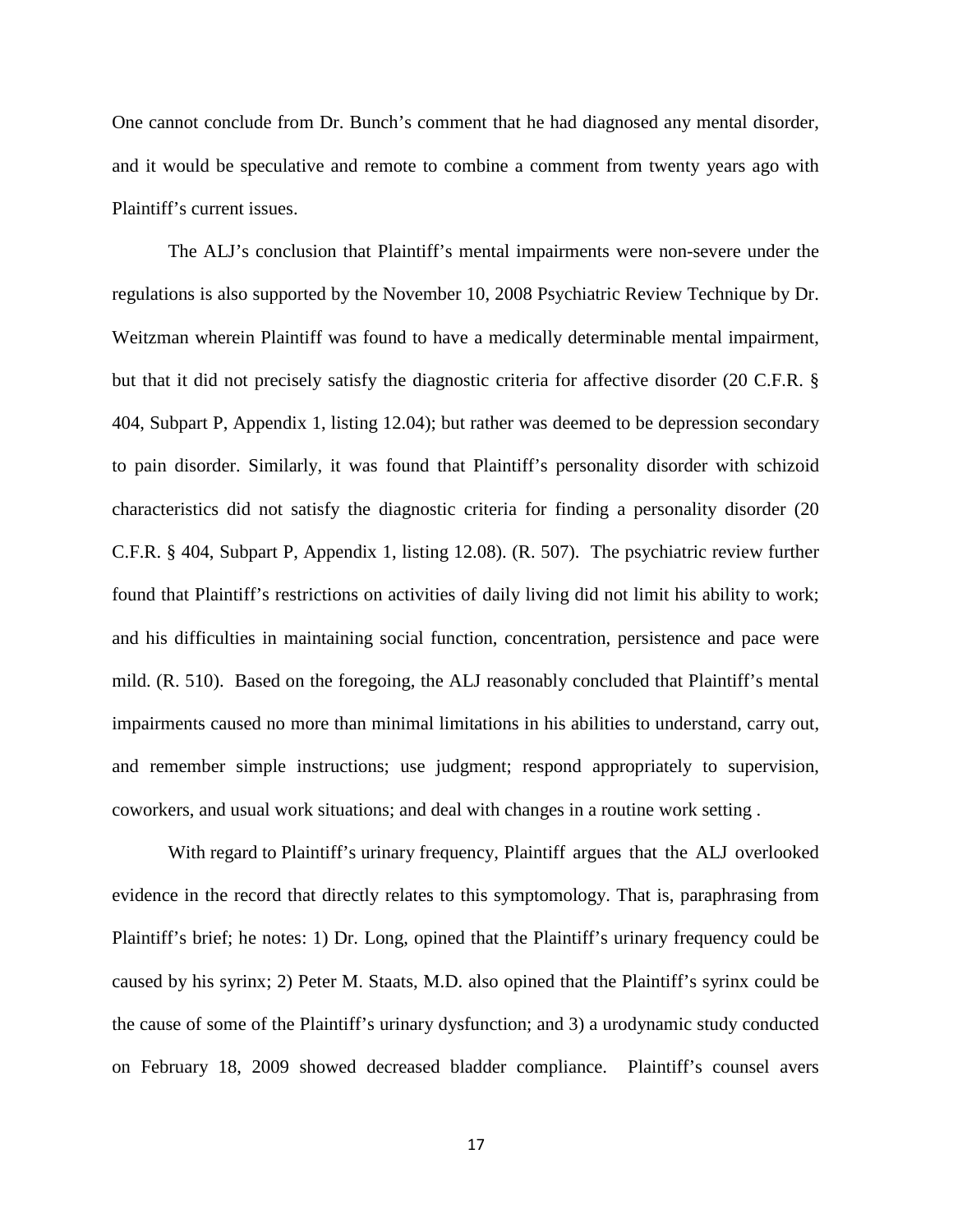Plaintiff's urinary frequency and syrinx provide objective support for the existence and potential pathology of the Plaintiff's urinary dysfunction. In that regard, the ALJ does acknowledge Plaintiff's syrinx in several areas of the opinion, but relies on the reports of various doctors that seem to indicate that Plaintiff's syrinx is not disabling<sup>[2](#page-14-0)</sup>. For example, the ALJ cites to the July 13, 2009 report of Dr. Long where it was found that Plaintiff had a clearcut syrinx at the T5 through T8 levels for which he referred him to a neurologist rather than suggesting surgery. Plaintiff followed up with Peter Staats, M.D. two weeks later, and it was Dr. Staat's opinion that the syrinx could cause some urinary dysfunction, but only recommended medication (Lyrica).

In conclusion, the ALJ relied substantially on the above opinions of Plaintiff's treating physicians to find that Plaintiff's urinary frequency did not result in disability. Interestingly, Plaintiff presented the same symptoms to Dr. Bunch in 1987, and he continued to work for the next twenty years with the urinary frequency issues.

With regard to Plaintiff's back and neck impairments and other spinal pathology, Plaintiff argues that they are far more extensive than the ALJ's step two finding, wherein the ALJ found that Plaintiff had a severe impairment of degenerative disease of the back, and congenital lumbar stenosis, but failed to find any cervical spondylosis or seronegative

 $\overline{a}$ 

<sup>2</sup> The criteria for establishing disability due to Syringomyelia appears at Listing 11.19 of the "Listing of Impairments" located in 20 C.F.R. § 404, Subpart P, Appendix 1. No party argued that the listing applied. According to listing 11.19, a claimant is found to be disabled if the syringomyelia is accompanied by a) significant bulbar signs; or b) if there is disorganization of motor function as described in listing 11.04(B). Paragraph B of Listing 11.04 (central nervous system vascular accident) reads: significant and persistent disorganization of motor function in two extremities, resulting in sustained disturbance of gross and dexterous movements, or gait and station (see 11.00C). Although neither party argues same, there is no evidence in the record of Plaintiff's impairments rising to the level to meet the criteria for disability due to syringomyelia.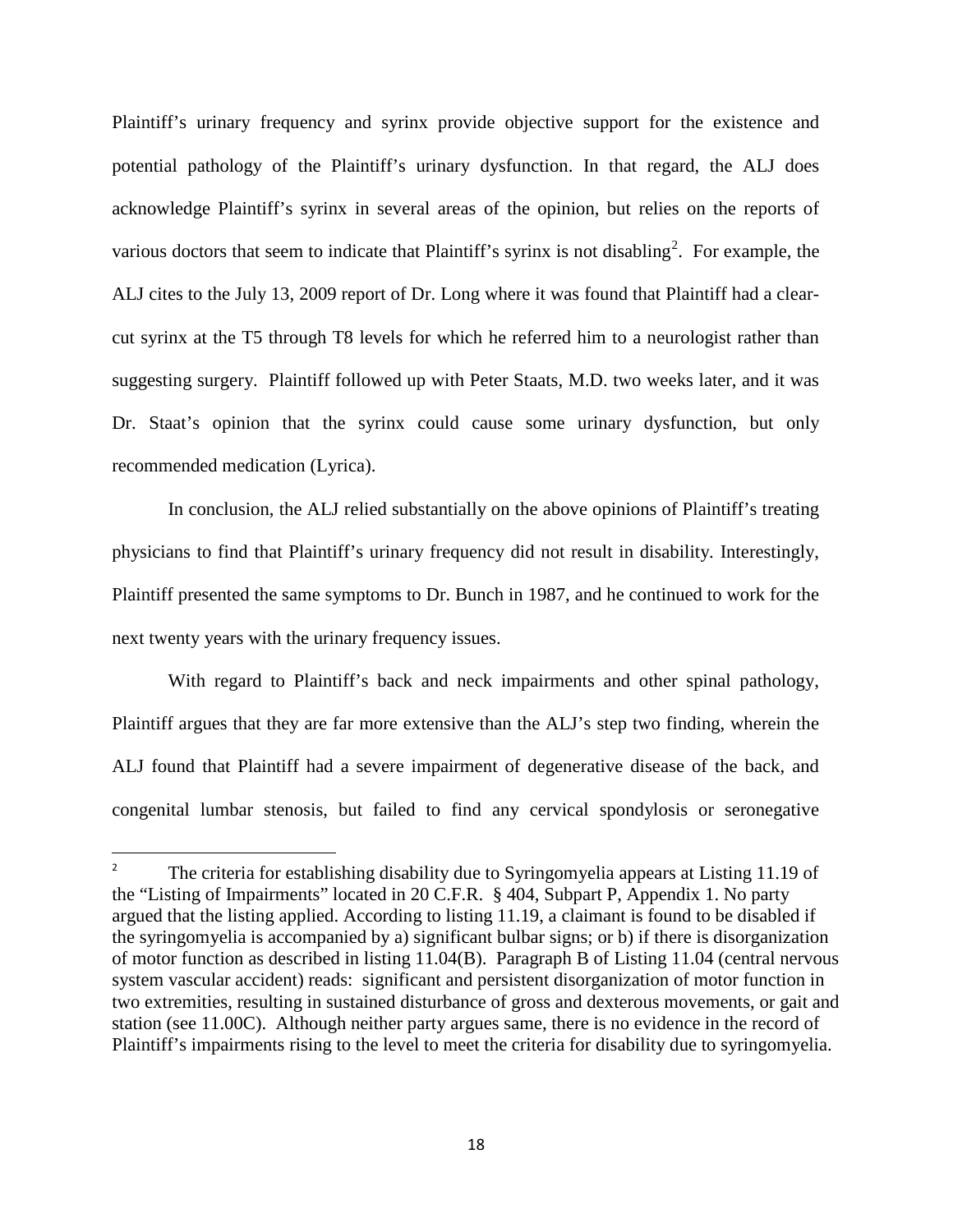spondyloarthropathy. To the contrary, the ALJ relied on the May 22, 2008 report of Deborah Alpert, M.D., Ph.D. wherein she concluded "although there may be a historical inflammatory component of his low back pain, on examination and imaging, there was no evidence of ankylosing spondylitis or other spondyloarthopathy and if there was indeed a component of seronegative spondyloarthropathy, it was mild." This conclusion is in line with the results of the diagnostic testing.

Lastly, Plaintiff argues that the ALJ erred in his credibility determination wherein the ALJ found that Plaintiff's alleged limitations appeared exaggerated compared to the objective medical evidence of record. As noted above, Plaintiff's responses to the Adult Function Report at the onset of his case indicate that his daily activities included reading paperwork, news and emails, driving to the doctor or to the store to shop, walking around neighborhood, and exercising and stretching. (R. 287). He prepares three meals per day, does light yard work four times a year; and one load of laundry per week and some vacuuming, sweeping and moping despite his back pain. He can walk, drive and ride in a car. In addition he can pay bills and manage a checking and saving account. He can pay attention for about an hour; he can following instructions; and he gets along well with authority figures. He is able to handle stress, albeit it, not as well as he used to. (R. 294). The ALJ has discretion to evaluate the credibility of Plaintiff's complaints and draw a conclusion based upon medical findings and other available information. *Jenkins v. Commissioner*, 2006 U.S. App. Lexis 21295 (3d Cir. 2006). And, inasmuch as the ALJ had the opportunity to observe the demeanor and determine the credibility of Plaintiff, the ALJ's observations on these matters must be given great weight. *See Wier v. Heckler*, 734 F. 2d 955, 962 (3d Cir. 1984).